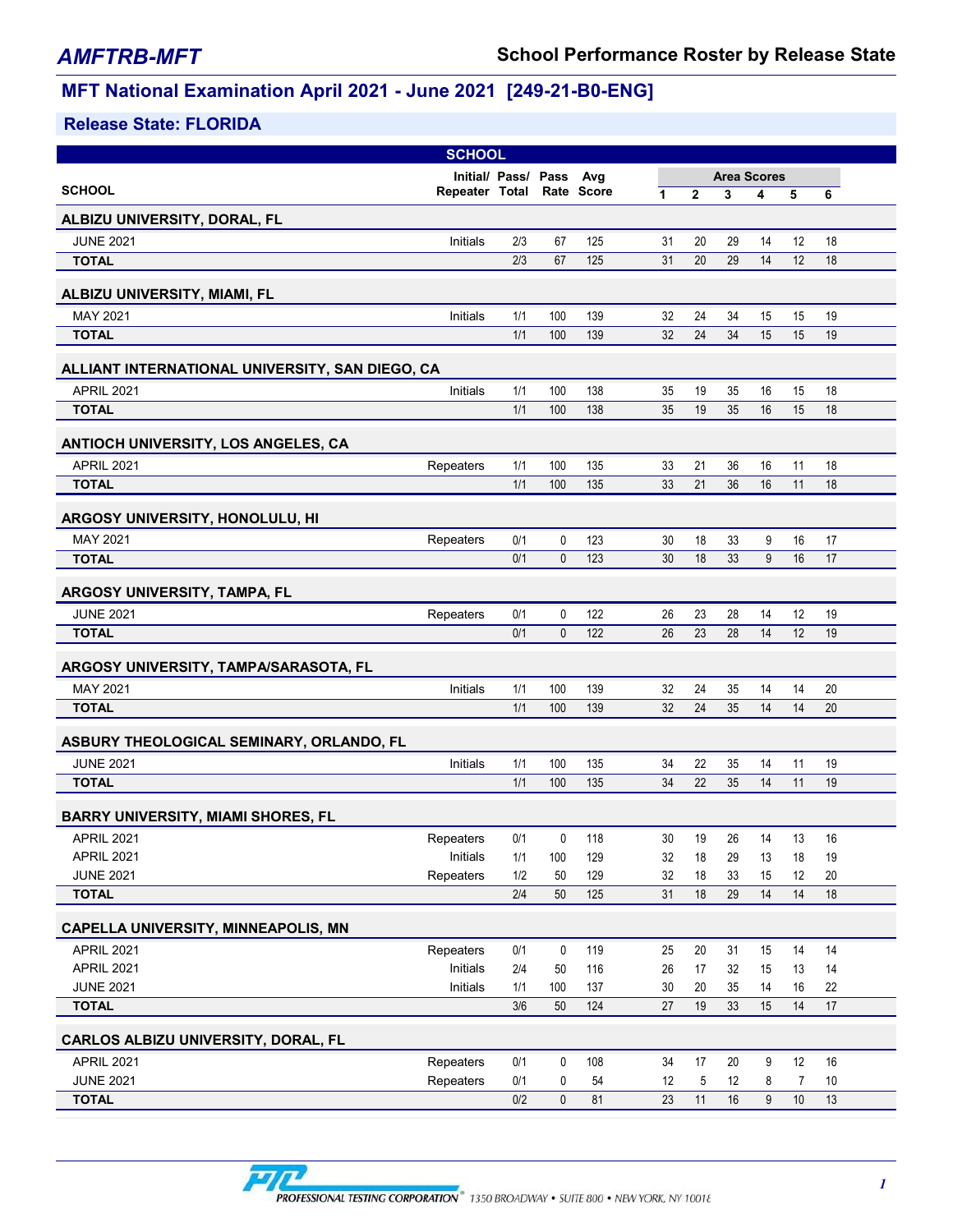| <b>SCHOOL</b>                                   |                           |                     |              |     |                 |              |                    |                 |      |    |  |
|-------------------------------------------------|---------------------------|---------------------|--------------|-----|-----------------|--------------|--------------------|-----------------|------|----|--|
|                                                 |                           | Initial/ Pass/ Pass |              | Avg |                 |              | <b>Area Scores</b> |                 |      |    |  |
| <b>SCHOOL</b>                                   | Repeater Total Rate Score |                     |              |     | 1               | $\mathbf{2}$ | 3                  | 4               | 5    | 6  |  |
| <b>CARLOS ALBIZU UNIVERSITY, MIAMI, FL</b>      |                           |                     |              |     |                 |              |                    |                 |      |    |  |
| MAY 2021                                        | Repeaters                 | 0/1                 | 0            | 112 | 27              | 19           | 30                 | 6               | 14   | 16 |  |
| <b>JUNE 2021</b>                                | Initials                  | 0/1                 | 0            | 118 | 27              | 20           | 29                 | 11              | 12   | 19 |  |
| <b>JUNE 2021</b>                                | Repeaters                 | 0/2                 | $\mathbf{0}$ | 86  | 18              | 13           | 20                 | 12              | 11   | 13 |  |
| <b>TOTAL</b>                                    |                           | 0/4                 | $\mathbf{0}$ | 105 | 24              | 17           | 26                 | 10 <sup>1</sup> | 12   | 16 |  |
| CARSON-NEWMAN UNIVERSITY, JEFFERSON CITY, TN    |                           |                     |              |     |                 |              |                    |                 |      |    |  |
| <b>JUNE 2021</b>                                | Repeaters                 | 0/1                 | 0            | 117 | 27              | 17           | 30                 | 15              | 9    | 19 |  |
| <b>TOTAL</b>                                    |                           | 0/1                 | $\mathbf{0}$ | 117 | 27              | 17           | 30                 | 15              | 9    | 19 |  |
| FL, JUPITER, FL                                 |                           |                     |              |     |                 |              |                    |                 |      |    |  |
| <b>JUNE 2021</b>                                | Repeaters                 | 0/1                 | 0            | 90  | 15              | 16           | 20                 | 14              | 11   | 14 |  |
| <b>TOTAL</b>                                    |                           | 0/1                 | $\mathbf{0}$ | 90  | 15              | 16           | 20                 | 14              | 11   | 14 |  |
| FLORIDA ATLANTIC UNIVERSITY, BOCA RATON, FL     |                           |                     |              |     |                 |              |                    |                 |      |    |  |
| <b>APRIL 2021</b>                               | Initials                  | 1/1                 | 100          | 144 | 35              | 27           | 29                 | 18              | 15   | 20 |  |
| <b>TOTAL</b>                                    |                           | 1/1                 | 100          | 144 | 35              | 27           | 29                 | 18              | 15   | 20 |  |
|                                                 |                           |                     |              |     |                 |              |                    |                 |      |    |  |
| GORDON-CONWELL THEOLOGICAL SEMINARY, BOSTON, MA |                           |                     |              |     |                 |              |                    |                 |      |    |  |
| MAY 2021                                        | Repeaters                 | 1/1                 | 100          | 126 | 32              | 16           | 35                 | 12              | 14   | 17 |  |
| <b>TOTAL</b>                                    |                           | 1/1                 | 100          | 126 | $\overline{32}$ | 16           | 35                 | 12              | 14   | 17 |  |
| HOFSTRA UNIVERSITY, HEMPSTEAD, NY               |                           |                     |              |     |                 |              |                    |                 |      |    |  |
| <b>JUNE 2021</b>                                | Initials                  | 0/1                 | 0            | 122 | 27              | 19           | 31                 | 14              | 15   | 16 |  |
| <b>TOTAL</b>                                    |                           | 0/1                 | $\mathbf{0}$ | 122 | 27              | 19           | 31                 | 14              | 15   | 16 |  |
| IONA COLLEGE, NEW ROCHELLE, NY                  |                           |                     |              |     |                 |              |                    |                 |      |    |  |
| <b>APRIL 2021</b>                               | Initials                  | 1/1                 | 100          | 145 | 36              | 21           | 38                 | 18              | 13   | 19 |  |
| <b>TOTAL</b>                                    |                           | 1/1                 | 100          | 145 | 36              | 21           | 38                 | 18              | 13   | 19 |  |
| LIBERTY UNIVERSITY, LYNCHBURG, FL               |                           |                     |              |     |                 |              |                    |                 |      |    |  |
| <b>JUNE 2021</b>                                | Repeaters                 | 1/1                 | 100          | 133 | 28              | 21           | 35                 | 16              | 13   | 20 |  |
| <b>TOTAL</b>                                    |                           | 1/1                 | 100          | 133 | 28              | 21           | 35                 | 16              | 13   | 20 |  |
| LIBERTY UNIVERSITY, LYNCHBURG, VA               |                           |                     |              |     |                 |              |                    |                 |      |    |  |
| <b>APRIL 2021</b>                               | Initials                  | 0/1                 | 0            | 125 | 28              | 21           | 31                 | 14              | 13   | 18 |  |
| MAY 2021                                        | Initials                  | 0/1                 | 0            | 115 | 27              | 22           | 27                 | 12              | 13   | 14 |  |
| MAY 2021                                        | Repeaters                 | 0/1                 | 0            | 112 | 19              | 15           | 33                 | 15              | 14   | 16 |  |
| <b>JUNE 2021</b>                                | Initials                  | 1/1                 | 100          | 145 | 34              | 23           | 35                 | 15              | 17   | 21 |  |
| <b>TOTAL</b>                                    |                           | 1/4                 | 25           | 124 | 27              | 20           | 32                 | 14              | 14   | 17 |  |
| LOMA LINDA UNIVERSITY, LOMA LINDA, CA           |                           |                     |              |     |                 |              |                    |                 |      |    |  |
| <b>JUNE 2021</b>                                | Repeaters                 | 0/1                 | 0            | 108 | 23              | 21           | 28                 | 14              | 10   | 12 |  |
| <b>TOTAL</b>                                    |                           | 0/1                 | $\mathbf 0$  | 108 | 23              | 21           | 28                 | 14              | $10$ | 12 |  |
| LOYOLA MARYMOUNT UNIVERSITY, LOS ANGELES, CA    |                           |                     |              |     |                 |              |                    |                 |      |    |  |
| MAY 2021                                        | Initials                  | 1/1                 | 100          | 143 | 36              | 23           | 32                 | 17              | 15   | 20 |  |
| <b>TOTAL</b>                                    |                           | 1/1                 | 100          | 143 | 36              | 23           | 32                 | 17              | 15   | 20 |  |
|                                                 |                           |                     |              |     |                 |              |                    |                 |      |    |  |

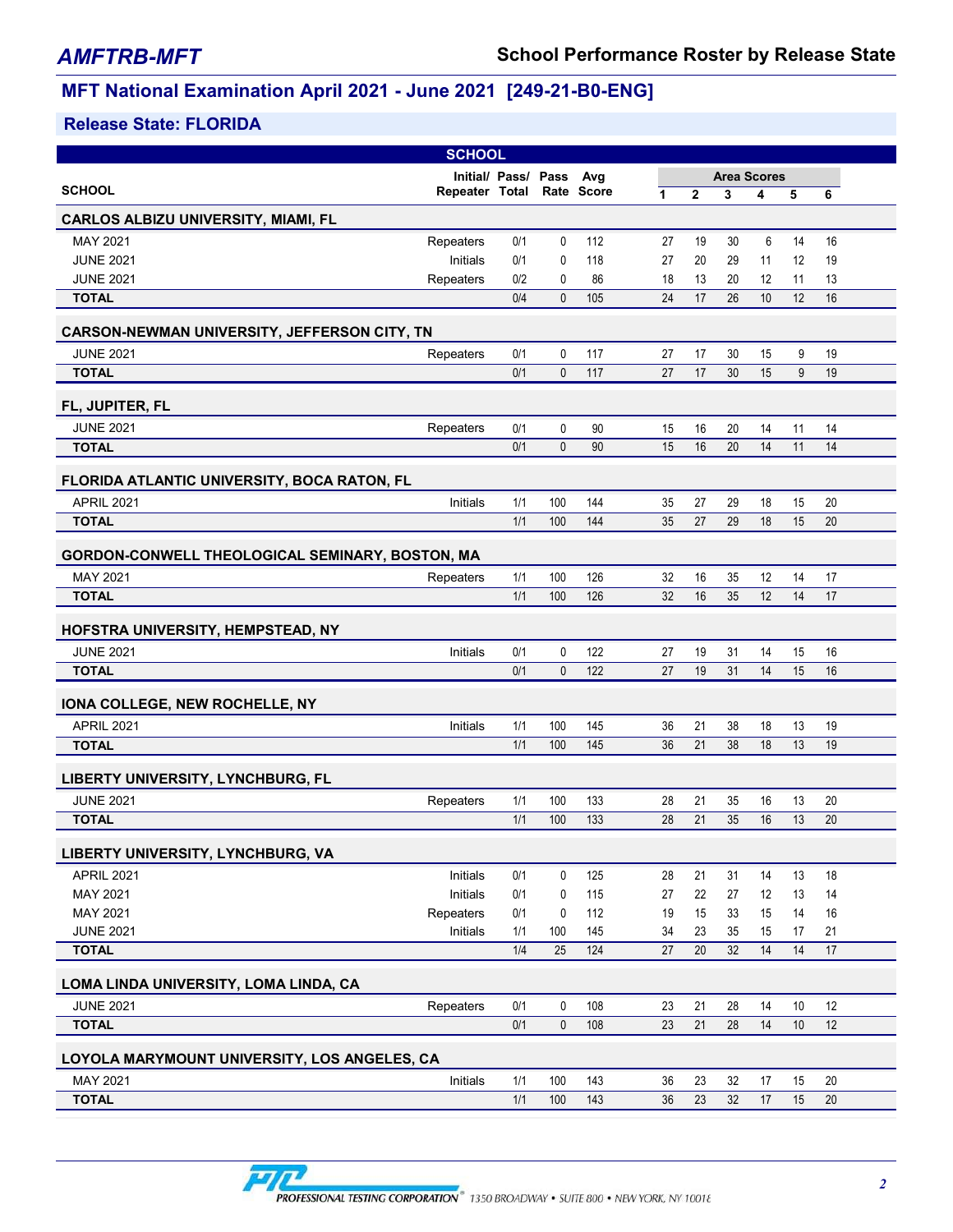| <b>SCHOOL</b>                                                                                           |                    |    |    |
|---------------------------------------------------------------------------------------------------------|--------------------|----|----|
| Initial/ Pass/ Pass Avg                                                                                 | <b>Area Scores</b> |    |    |
| <b>SCHOOL</b><br>Repeater Total Rate Score<br>$\overline{2}$<br>3<br>1                                  | 4                  | 5  | 6  |
| <b>MCFATTER TECHNICAL CENTER, DAVIE, FL</b>                                                             |                    |    |    |
| <b>APRIL 2021</b><br>0/1<br>0<br>124<br>Repeaters<br>31<br>18                                           | 31<br>13           | 12 | 19 |
| 0/1<br>$\mathbf{0}$<br>124<br>31<br>18<br><b>TOTAL</b>                                                  | 31<br>13           | 12 | 19 |
| <b>MERCY COLLEGE, DOBBS FERRY, NY</b>                                                                   |                    |    |    |
| MAY 2021<br>1/1<br>100<br>128<br>32<br>Initials<br>20                                                   | 18<br>36           | 10 | 12 |
| 1/1<br>100<br>128<br>32<br>20<br><b>TOTAL</b>                                                           | 18<br>36           | 10 | 12 |
| NATIONAL TECHNOLOGICAL UNIVERSITY, MINNEAPOLIS, MN                                                      |                    |    |    |
| <b>APRIL 2021</b><br>1/1<br>100<br>136<br>32<br>23<br>Initials                                          | 37<br>14           | 11 | 19 |
| 1/1<br>100<br>136<br>32<br>23<br><b>TOTAL</b>                                                           | 14<br>37           | 11 | 19 |
| NATIONAL UNIVERSITY, SAN DIEGO, CA                                                                      |                    |    |    |
| MAY 2021<br>Initials<br>1/1<br>100<br>136<br>30<br>17                                                   | 19<br>33           | 15 | 22 |
| 1/1<br>100<br>136<br>17<br><b>TOTAL</b><br>30                                                           | 19<br>33           | 15 | 22 |
| NORTHCENTRAL UNIVERSITY, LA JOLLA, CA                                                                   |                    |    |    |
| <b>APRIL 2021</b><br>Initials<br>1/1<br>100<br>136<br>36<br>18                                          | 18<br>36           | 14 | 14 |
| 1/1<br>100<br>136<br><b>TOTAL</b><br>36<br>18                                                           | 36<br>18           | 14 | 14 |
| NORTHCENTRAL UNIVERSITY, PRESCOTT, AZ                                                                   |                    |    |    |
| MAY 2021<br>1/1<br>100<br>Initials<br>137<br>35<br>25                                                   | 14<br>33           | 11 | 19 |
| Initials<br><b>JUNE 2021</b><br>0/1<br>0<br>124<br>25<br>24                                             | 29<br>17           | 12 | 17 |
| <b>JUNE 2021</b><br>Repeaters<br>0/1<br>0<br>92<br>18<br>16                                             | 24<br>10           | 12 | 12 |
| 1/3<br>33<br>118<br>26<br>22<br><b>TOTAL</b>                                                            | 14<br>29           | 12 | 16 |
| NORTHCENTRAL UNIVERSITY, SCOTTSDALE, AZ                                                                 |                    |    |    |
| MAY 2021<br>0<br>123<br>0/1<br>26<br>17<br>Repeaters                                                    | 32<br>17           | 14 | 17 |
| $\mathbf{0}$<br>0/1<br>123<br>17<br><b>TOTAL</b><br>26                                                  | 32<br>17           | 14 | 17 |
| NORTHWESTERN COLLEGE, CHICAGO, IL                                                                       |                    |    |    |
| MAY 2021<br>100<br>Initials<br>1/1<br>150<br>39<br>23                                                   | 36<br>18           | 14 | 20 |
| <b>TOTAL</b><br>1/1<br>100<br>150<br>39<br>23                                                           | 36<br>18           | 14 | 20 |
| NOVA SOUTHEASTERN UNIVERSITY CENTER FOR PSYCHOLOGICAL STUDIES INTERNSHIP, FORT LAUDERDALE, FL           |                    |    |    |
| MAY 2021<br>Repeaters<br>0/1<br>0<br>91<br>20<br>12                                                     | 12<br>20           | 11 | 16 |
| <b>TOTAL</b><br>$\mathbf 0$<br>91<br>0/1<br>12<br>20                                                    | 12<br>20           | 11 | 16 |
| NOVA SOUTHEASTERN UNIVERSITY COLLEGE OF DENTAL MEDICINE PREDOCTORAL INTERNSHIP, FORT LAUDERDALE,<br>FL. |                    |    |    |
| MAY 2021<br>135<br>1/1<br>100<br>34<br>23<br>33<br>Repeaters                                            | 15                 | 14 | 16 |
| 100<br>$\overline{135}$<br>1/1<br>34<br>23<br><b>TOTAL</b>                                              | 33<br>15           | 14 | 16 |
| NOVA SOUTHEASTERN UNIVERSITY, CORAL SPRINGS, FL                                                         |                    |    |    |
| MAY 2021<br>1/1<br>100<br>138<br>Initials<br>37<br>20<br>37                                             | 14                 | 11 | 19 |
| 138<br><b>TOTAL</b><br>1/1<br>100<br>37<br>20<br>37                                                     | 14                 | 11 | 19 |

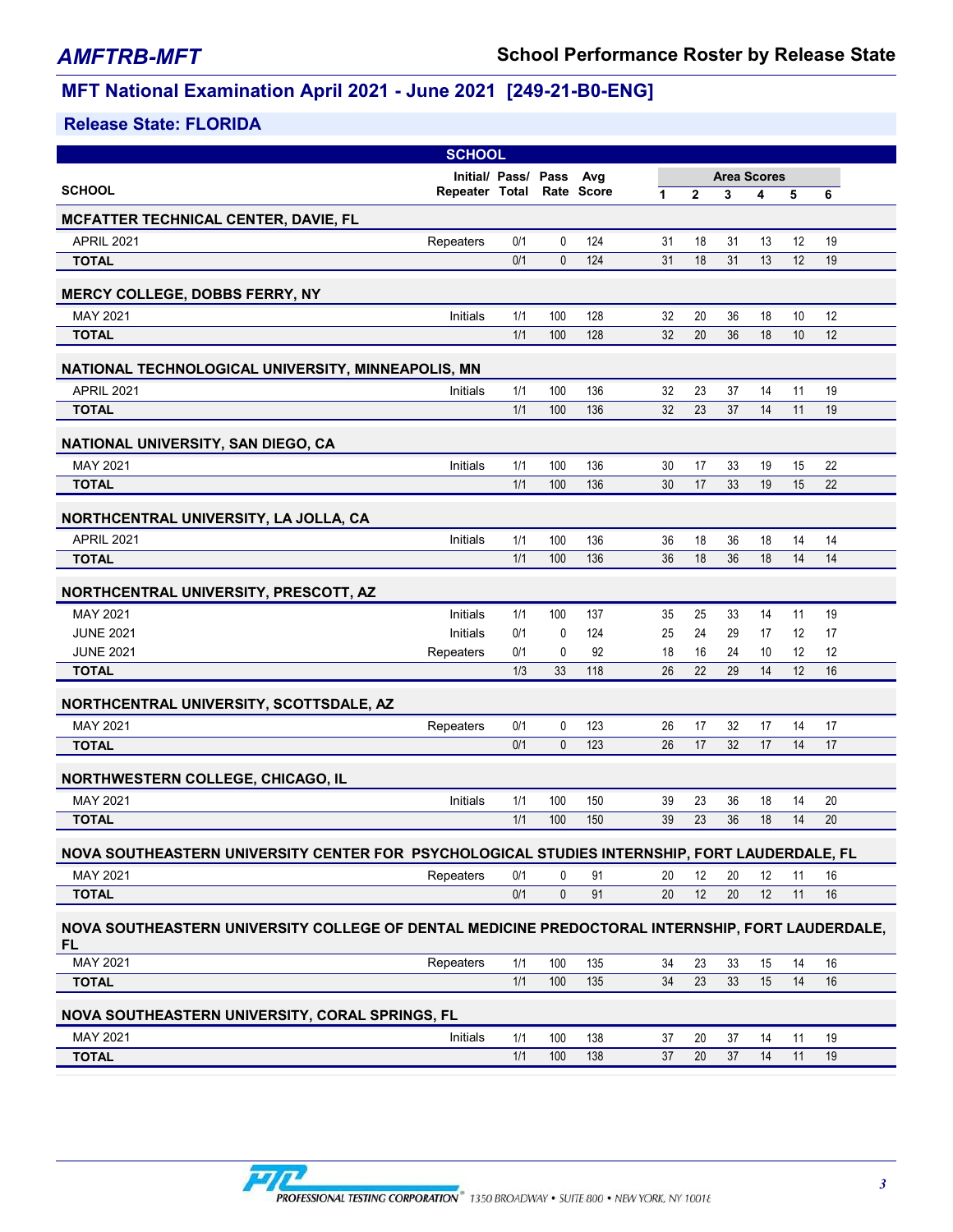|                                                     | <b>SCHOOL</b>             |                     |              |                  |    |                 |                    |                |    |    |
|-----------------------------------------------------|---------------------------|---------------------|--------------|------------------|----|-----------------|--------------------|----------------|----|----|
|                                                     |                           | Initial/ Pass/ Pass |              | Avg              |    |                 | <b>Area Scores</b> |                |    |    |
| <b>SCHOOL</b>                                       | Repeater Total Rate Score |                     |              |                  | 1  | $\mathbf{2}$    | 3                  | 4              | 5  | 6  |
| <b>NOVA SOUTHEASTERN UNIVERSITY, DAVIE, FL</b>      |                           |                     |              |                  |    |                 |                    |                |    |    |
| MAY 2021                                            | Repeaters                 | 0/1                 | 0            | 109              | 23 | 16              | 32                 | $\overline{7}$ | 13 | 18 |
| <b>JUNE 2021</b>                                    | <b>Initials</b>           | 0/1                 | 0            | 114              | 25 | 18              | 29                 | 14             | 12 | 16 |
| <b>TOTAL</b>                                        |                           | 0/2                 | $\mathbf{0}$ | 112              | 24 | 17              | 31                 | 11             | 13 | 17 |
| NOVA SOUTHEASTERN UNIVERSITY, FORT LAUDERDALE, FL   |                           |                     |              |                  |    |                 |                    |                |    |    |
| <b>APRIL 2021</b>                                   | Initials                  | 2/3                 | 67           | 127              | 29 | 21              | 34                 | 14             | 13 | 17 |
| <b>APRIL 2021</b>                                   | Repeaters                 | 0/2                 | 0            | 110              | 27 | 17              | 27                 | 12             | 12 | 16 |
| MAY 2021                                            | Repeaters                 | 1/5                 | 20           | 122              | 30 | 17              | 33                 | 14             | 12 | 16 |
| MAY 2021                                            | <b>Initials</b>           | 3/3                 | 100          | 144              | 34 | 26              | 37                 | 14             | 13 | 20 |
| <b>JUNE 2021</b>                                    | <b>Initials</b>           | 5/6                 | 83           | 132              | 33 | 22              | 33                 | 14             | 13 | 18 |
| <b>JUNE 2021</b>                                    | Repeaters                 | 0/2                 | 0            | 119              | 30 | 19              | 29                 | 15             | 11 | 16 |
| <b>TOTAL</b>                                        |                           | 11/21               | 52           | 126              | 30 | 20              | 32                 | 14             | 12 | 17 |
| NYACK COLLEGE, NYACK, NY                            |                           |                     |              |                  |    |                 |                    |                |    |    |
| <b>APRIL 2021</b>                                   | Initials                  | 1/1                 | 100          | 145              | 34 | 24              | 37                 | 17             | 16 | 17 |
| <b>TOTAL</b>                                        |                           | 1/1                 | 100          | 145              | 34 | 24              | 37                 | 17             | 16 | 17 |
| PALM BEACH ATLANTIC UNIVERSITY, ORLANDO, FL         |                           |                     |              |                  |    |                 |                    |                |    |    |
| <b>JUNE 2021</b>                                    | Repeaters                 | 0/2                 | 0            | 102              | 22 | 15              | 26                 | 12             | 12 | 16 |
| <b>TOTAL</b>                                        |                           | 0/2                 | $\mathbf{0}$ | 102              | 22 | 15              | 26                 | 12             | 12 | 16 |
| PALM BEACH ATLANTIC UNIVERSITY, WEST PALM BEACH, FL |                           |                     |              |                  |    |                 |                    |                |    |    |
| <b>APRIL 2021</b>                                   | Repeaters                 | 1/2                 | 50           | 119              | 27 | 22              | 28                 | 15             | 12 | 16 |
| <b>TOTAL</b>                                        |                           | 1/2                 | 50           | 119              | 27 | 22              | 28                 | 15             | 12 | 16 |
| ROLLINS COLLEGE, WINTER PARK, FL                    |                           |                     |              |                  |    |                 |                    |                |    |    |
| <b>JUNE 2021</b>                                    | Initials                  | 1/1                 | 100          | 128              | 26 | 23              | 35                 | 13             | 11 | 20 |
| <b>TOTAL</b>                                        |                           | 1/1                 | 100          | 128              | 26 | 23              | 35                 | 13             | 11 | 20 |
| SAINT THOMAS UNIVERSITY, MIAMI, FL                  |                           |                     |              |                  |    |                 |                    |                |    |    |
| <b>APRIL 2021</b>                                   | Initials                  | 2/2                 | 100          | 135              | 34 | 21              | 34                 | 15             | 16 | 17 |
| <b>APRIL 2021</b>                                   | Repeaters                 | 1/1                 | 100          | 127              | 29 | 19              | 29                 | 13             | 17 | 20 |
| MAY 2021                                            | Initials                  | 1/1                 | 100          | 135              | 33 | 20              | 29                 | 17             | 14 | 22 |
| <b>JUNE 2021</b>                                    | Initials                  | 0/1                 | 0            | 111              | 23 | 16              | 31                 | 11             | 12 | 18 |
| <b>JUNE 2021</b>                                    | Repeaters                 | 0/1                 | 0            | 114              | 25 | 21              | 28                 | 10             | 13 | 17 |
| <b>TOTAL</b>                                        |                           | 4/6                 | 67           | 124              | 29 | 19              | 30                 | 13             | 14 | 19 |
| SETON HILL UNIVERSITY, GREENSBURG, PA               |                           |                     |              |                  |    |                 |                    |                |    |    |
| MAY 2021                                            | Initials                  | 1/1                 | 100          | 150              | 39 | 24              | 37                 | 17             | 15 | 18 |
| <b>TOTAL</b>                                        |                           | 1/1                 | 100          | 150              | 39 | 24              | 37                 | 17             | 15 | 18 |
| SOUTHEASTERN UNIVERSITY, LAKELAND, FL               |                           |                     |              |                  |    |                 |                    |                |    |    |
| MAY 2021                                            | Repeaters                 | 1/1                 | 100          | 137              | 34 | 23              | 35                 | 13             | 14 | 18 |
| <b>TOTAL</b>                                        |                           | 1/1                 | 100          | $\overline{137}$ | 34 | $\overline{23}$ | 35                 | 13             | 14 | 18 |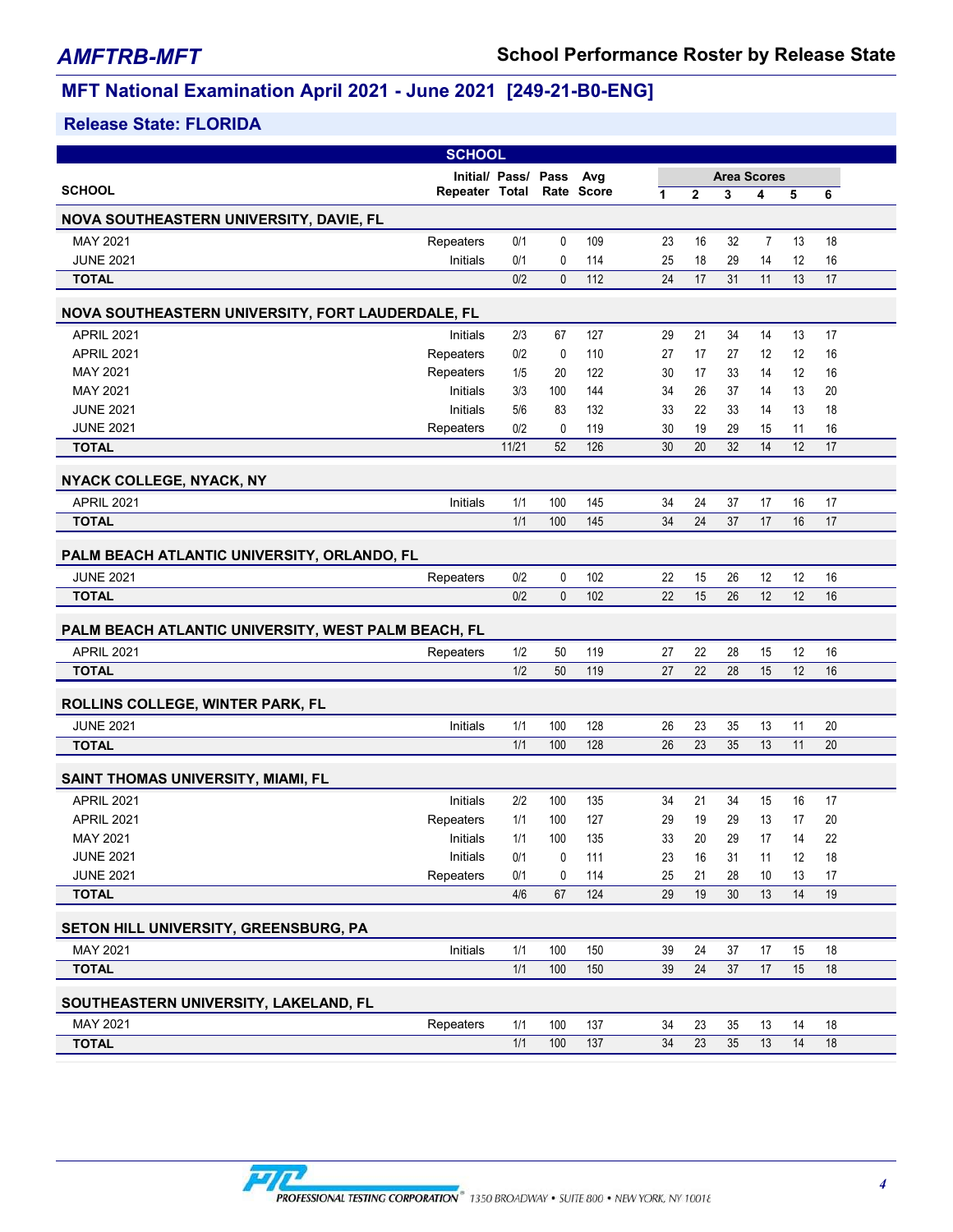|                                                        | <b>SCHOOL</b>             |                     |             |     |                 |                |                    |    |      |    |  |
|--------------------------------------------------------|---------------------------|---------------------|-------------|-----|-----------------|----------------|--------------------|----|------|----|--|
|                                                        |                           | Initial/ Pass/ Pass |             | Avg |                 |                | <b>Area Scores</b> |    |      |    |  |
| <b>SCHOOL</b>                                          | Repeater Total Rate Score |                     |             |     | 1               | $\overline{2}$ | 3                  | 4  | 5    | 6  |  |
| <b>STETSON UNIVERSITY, DELAND, FL</b>                  |                           |                     |             |     |                 |                |                    |    |      |    |  |
| <b>APRIL 2021</b>                                      | Initials                  | 1/1                 | 100         | 147 | 31              | 28             | 38                 | 15 | 14   | 21 |  |
| MAY 2021                                               | Initials                  | 1/1                 | 100         | 155 | 37              | 28             | 40                 | 18 | 14   | 18 |  |
| <b>TOTAL</b>                                           |                           | 2/2                 | 100         | 151 | 34              | 28             | 39                 | 17 | 14   | 20 |  |
| TOURO UNIVERSITY WORLDWIDE, ALAMEDA, CA                |                           |                     |             |     |                 |                |                    |    |      |    |  |
| MAY 2021                                               | Repeaters                 | 0/1                 | 0           | 120 | 29              | 19             | 30                 | 11 | 13   | 18 |  |
| <b>TOTAL</b>                                           |                           | 0/1                 | 0           | 120 | 29              | 19             | 30                 | 11 | 13   | 18 |  |
| UNIVERSIDAD ANAHUAC MAYAB, MERIDA, YUCATAN, MEXICO, FR |                           |                     |             |     |                 |                |                    |    |      |    |  |
| <b>APRIL 2021</b>                                      | Repeaters                 | 1/1                 | 100         | 134 | 33              | 18             | 38                 | 15 | 11   | 19 |  |
| <b>TOTAL</b>                                           |                           | 1/1                 | 100         | 134 | 33              | 18             | 38                 | 15 | 11   | 19 |  |
| UNIVERSITY OF CENTRAL FLORIDA, ORLANDO, FL             |                           |                     |             |     |                 |                |                    |    |      |    |  |
| <b>APRIL 2021</b>                                      | Initials                  | 0/1                 | 0           | 124 | 30              | 21             | 34                 | 12 | 13   | 14 |  |
| <b>JUNE 2021</b>                                       | Initials                  | 1/1                 | 100         | 149 | 37              | 23             | 36                 | 18 | 14   | 21 |  |
| <b>TOTAL</b>                                           |                           | 1/2                 | 50          | 137 | 34              | 22             | 35                 | 15 | 14   | 18 |  |
| UNIVERSITY OF FLORIDA, GAINESVILLE, FL                 |                           |                     |             |     |                 |                |                    |    |      |    |  |
| <b>APRIL 2021</b>                                      | Initials                  | 2/2                 | 100         | 137 | 36              | 21             | 34                 | 15 | 12   | 19 |  |
| MAY 2021                                               | Initials                  | 1/1                 | 100         | 133 | 31              | 22             | 31                 | 17 | 12   | 20 |  |
| <b>TOTAL</b>                                           |                           | 3/3                 | 100         | 135 | 34              | 22             | 33                 | 16 | 12   | 19 |  |
| UNIVERSITY OF MIAMI, CORAL GABLES, FL                  |                           |                     |             |     |                 |                |                    |    |      |    |  |
| <b>APRIL 2021</b>                                      | Repeaters                 | 1/1                 | 100         | 129 | 30              | 18             | 35                 | 15 | 12   | 19 |  |
| <b>JUNE 2021</b>                                       | Initials                  | 1/1                 | 100         | 150 | 36              | 23             | 39                 | 16 | 16   | 20 |  |
| <b>TOTAL</b>                                           |                           | 2/2                 | 100         | 140 | 33              | 21             | 37                 | 16 | 14   | 20 |  |
| UNIVERSITY OF MIAMI, MIAMI, FL                         |                           |                     |             |     |                 |                |                    |    |      |    |  |
| <b>APRIL 2021</b>                                      | Initials                  | 1/1                 | 100         | 146 | 36              | 24             | 36                 | 17 | 14   | 19 |  |
| <b>TOTAL</b>                                           |                           | 1/1                 | 100         | 146 | 36              | 24             | 36                 | 17 | 14   | 19 |  |
| UNIVERSITY OF PHOENIX, GUAYNABO, FL                    |                           |                     |             |     |                 |                |                    |    |      |    |  |
| <b>JUNE 2021</b>                                       | Repeaters                 | 0/1                 | 0           | 124 | 27              | 20             | 32                 | 13 | 11   | 21 |  |
| <b>TOTAL</b>                                           |                           | 0/1                 | 0           | 124 | 27              | $20\,$         | 32                 | 13 | 11   | 21 |  |
| UNIVERSITY OF SOUTH FLORIDA, TAMPA, FL                 |                           |                     |             |     |                 |                |                    |    |      |    |  |
| <b>JUNE 2021</b>                                       | Repeaters                 | 0/1                 | 0           | 124 | 29              | 23             | 25                 | 14 | 11   | 22 |  |
| <b>TOTAL</b>                                           |                           | 0/1                 | $\mathbf 0$ | 124 | 29              | 23             | 25                 | 14 | 11   | 22 |  |
| UNIVERSITY OF THE SOUTHWEST, HOBBS, NM                 |                           |                     |             |     |                 |                |                    |    |      |    |  |
| <b>JUNE 2021</b>                                       | Initials                  | 1/1                 | 100         | 163 | 37              | 23             | 41                 | 21 | 16   | 25 |  |
| <b>TOTAL</b>                                           |                           | 1/1                 | 100         | 163 | 37              | 23             | 41                 | 21 | 16   | 25 |  |
| WEBSTER UNIVERSITY, OCALA, FL                          |                           |                     |             |     |                 |                |                    |    |      |    |  |
| <b>JUNE 2021</b>                                       | Repeaters                 | 0/1                 | 0           | 102 | 22              | 18             | 24                 | 12 | 10   | 16 |  |
| <b>TOTAL</b>                                           |                           | 0/1                 | $\mathbf 0$ | 102 | $\overline{22}$ | 18             | 24                 | 12 | $10$ | 16 |  |